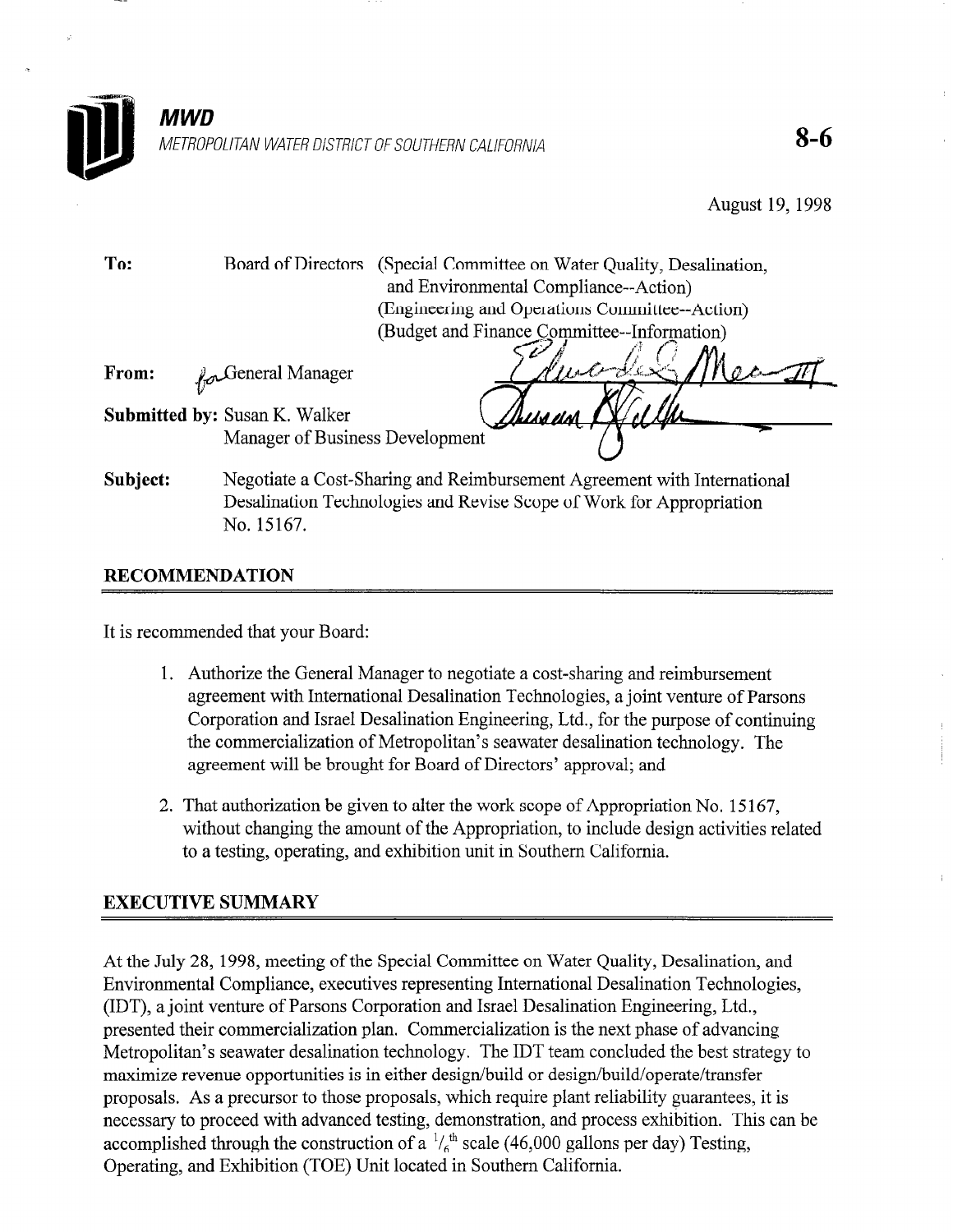The plan for funding the TOE is in process. Staff suggests that Metropolitan may desire to participate in the funding, provided that reimbursement provisions are guaranteed. Metropolitan's participation is consistent with the 1995 Board-approved policy regarding seawater desalination.

This action will assist staff in developing criteria for negotiations and determine the funding mechanisms available. A second request for Board action, to be presented in October 1998, will include options for Metropolitan participation and any related cost-sharing or reimbursement agreements.

### DETAILED REPORT

### Program Background

Appropriation 15 167, formerly 604, originated in 1990 to provide development funding for a cost-saving seawater desalination technology. The Appropriation funded several internal and consultant investigative studies, technological development, the conceptual design of a large coastal seawater desalination plant, and a test program in Huntington Beach, California.

In 1996, the program transitioned from the research and development stage to an emerging, economically viable technology with the award of a \$4 million grant from the United States - Israel Science and Technology Foundation. It was determined that Metropolitan's technology was a potential economic breakthrough in seawater desalination processes. In order to obtain the grant funding, and further develop the commercialization aspects, Metropolitan needed the help of the private sector.

The Parsons Corporation, Israel Desalination Engineering, Ltd., (IDE), along with Reynolds Metals, and Metropolitan formed a consortium to complete a detailed design of a 12.6 milliongallon-per-day seawater desalination plant utilizing the grant funding, and to commercialize the technology worldwide. Metropolitan provided matching funds for the grant and crafted three agreements with the Joint Venture of Parsons and IDE. The first agreement was a Secrecy Agreement to help protect Metropolitan's invention or proprietary property. Through another agreement, Metropolitan retains a profit-sharing stake in the sale of every plant using its technology. The third agreement relates to Metropolitan's continuing involvement in the program through fully reimbursable staff services.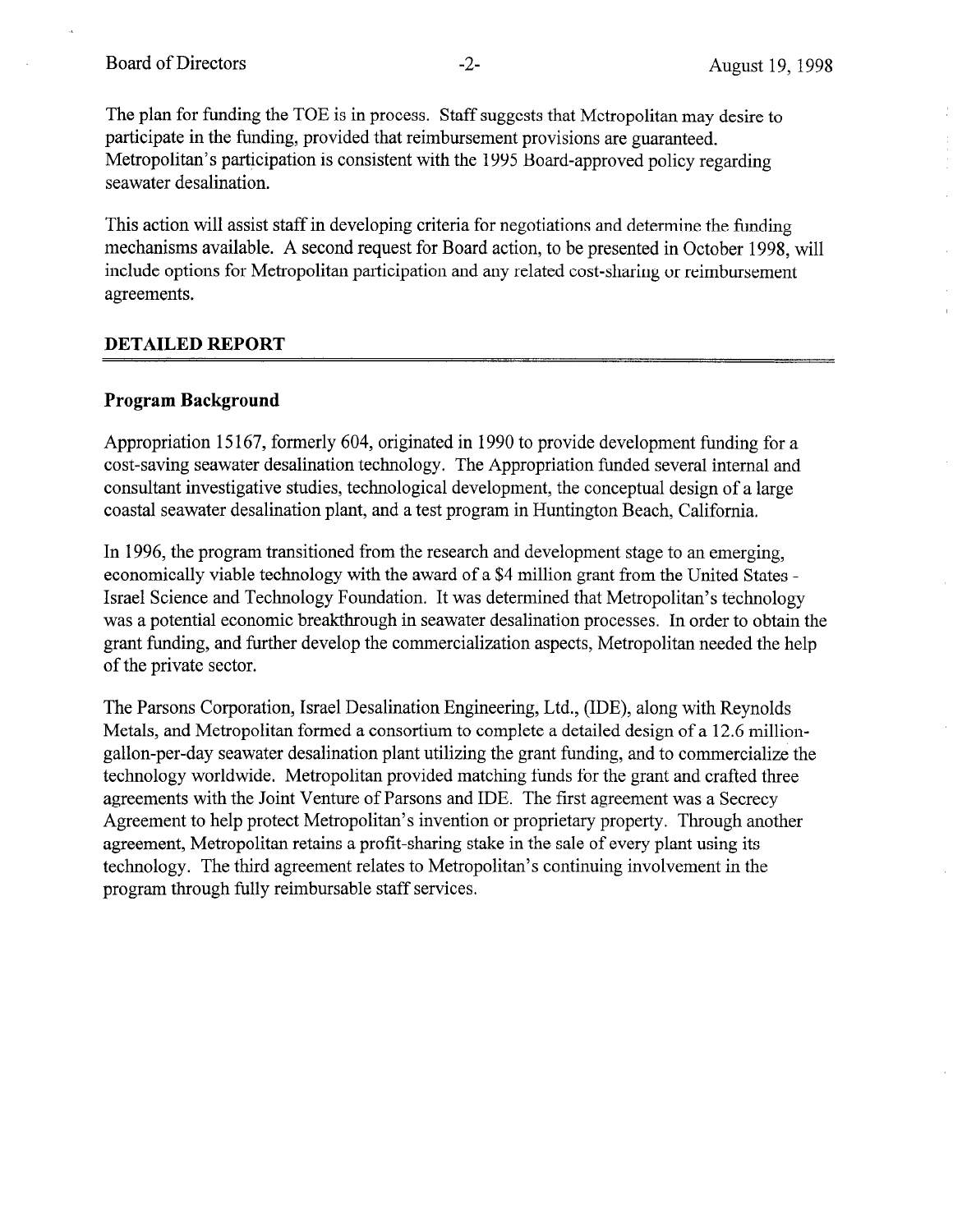## Summary of Board of Directors Actions

We have proceeded with the development of the seawater desalination program in a very conservative phased manner. The list below outlines the relevant Board actions pertaining to the Program.

| 1990 - 1996 | Appropriation 604 (Revisions 1-5)\$ 5.95 million                                                           |  |  |  |
|-------------|------------------------------------------------------------------------------------------------------------|--|--|--|
| 1995 (May)  | <b>Resolution to Support Seawater Desalination Program</b>                                                 |  |  |  |
|             | 1995 (August) Policies and Principles for Seawater Desalination                                            |  |  |  |
| 1996 (June) | Matching funds $(\$4.0 M)$<br>Huntington Beach Test Unit / Other (\$1.0 M)<br>Site Specific Work (\$1.0 M) |  |  |  |
|             |                                                                                                            |  |  |  |
|             |                                                                                                            |  |  |  |
|             |                                                                                                            |  |  |  |

## Appropriation Status

Most of the work tasks required under the 1996 funding are complete, with the exception of the work related to siting a plant in Southern California. Overall, the Appropriation is expected to be under-spent by approximately \$400,000.

## Commercialization Progress

The international team of Parsons, IDE, and Metropolitan presented a progress report on their commercialization efforts to the Board of Directors at the Special Committee on Water Quality, Desalination, and Environmental Compliance in July 1998. This presentation reinforced the viability of the process, reviewed the current opportunities, and related their recent experiences in the desalination market. Although the specific details of the IDT business plan are confidential, the general strategy involves design/build, design/build/operate, or design/build/operate/transfer models, These approaches, however, require process reliability and pricing guarantees to the client.

## Commercialization Continues: The Testing, Operating, and Exhibition (TOE) Unit

Prior to providing guarantees, the team agreed that a  $\frac{1}{6}$ <sup>th</sup> scale plant (46,000 gallons per day) needs to be built to further test the materials, demonstrate the process, and exhibit the technology. This plant, called the Testing, Operation, and Exhibition (TOE) Unit should be located in Southern California, at an estimated capital cost of \$1.1 million. Funds for operations are estimated at \$800,000 the first year and reduced to \$100,000 in subsequent years. (The cost details are under development and are part of the negotiation process. All information will be provided, with options, to the Board in October 1998 for a decision.)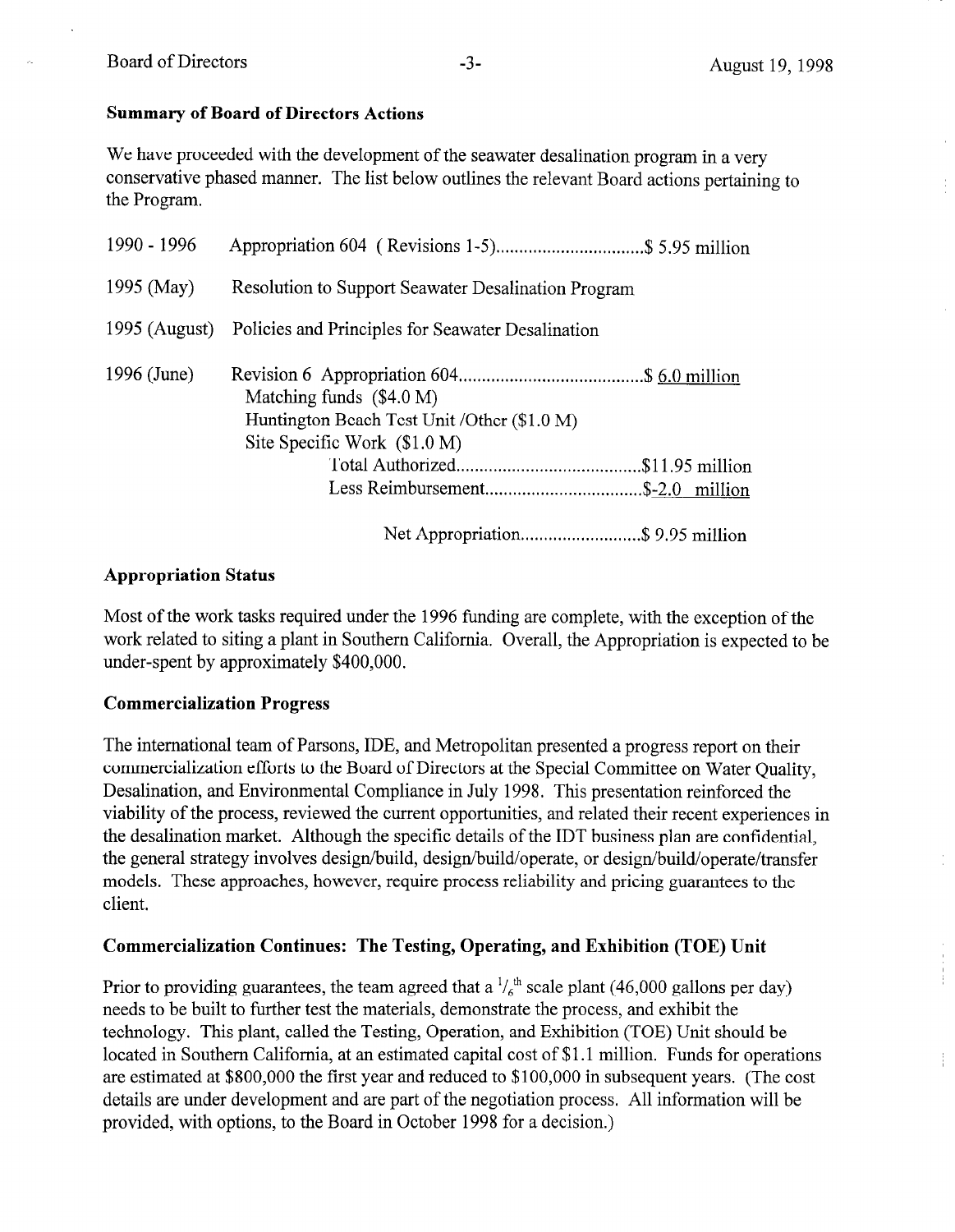As with many commercialization activities, timing is essential. Prospective clients from Singapore, other foreign markets, and those attending the International Desalination Conference in San Diego in August 1999 could view the process firsthand.

## Negotiations Required for Developing Options

Metropolitan's staff is assisting in the development of a funding plan for the TOE Unit. The funding plan currently being discussed involves a cost-sharing among Parsons, IDE, and Metropolitan. Metropolitan staff has maintained a conservative position, but need direction as to the parameters for further negotiation. If Metropolitan were to provide any funding, staff strongly believes that a reimbursement provision must be included. Metropolitan's participation would be consistent with the 1995 Board-approved policy (see attached). Funds available from Appropriation 15 167 could be utilized if the scope of the Appropriation were revised to include the design of the TOE Unit.

## Two-Phased Board Approval

This first request, the alteration of scope for Appropriation 15 167, will permit staff to continue to identify funding mechanisms and to negotiate a cost-sharing, reimbursement agreement for the TOE Unit. The second request, to be presented in October 1998, will include options for Metropolitan participation, and any related cost-sharing or reimbursement agreements.

SKWlms

Attachment(s)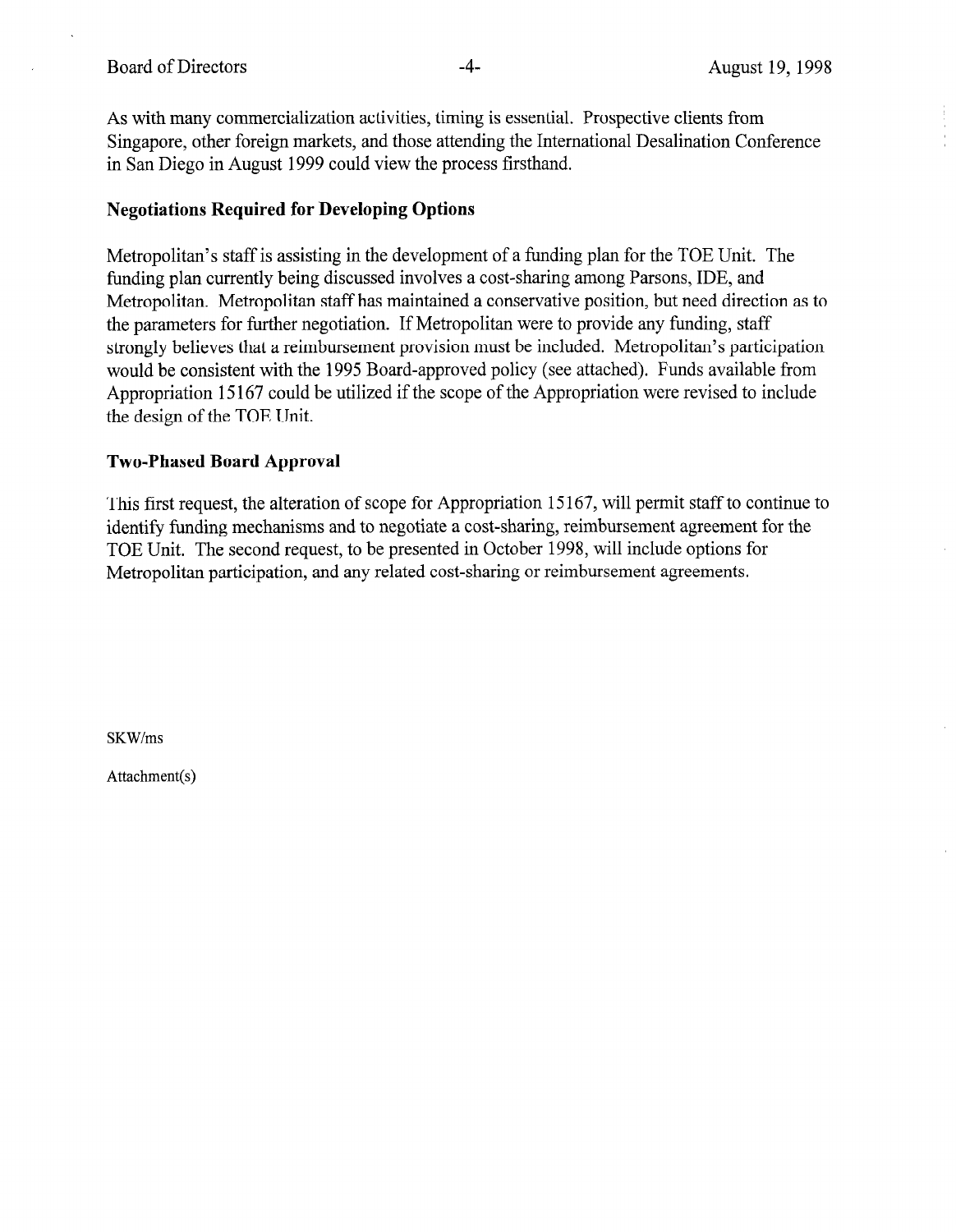Attachment 1 to 8-6 Business Development Office August 19, 1998

Revised 8-6

-



**MWD** 

METROPOLITAN WATER DISTRICT OF SOUTHERN CALIFORNIA

|          |                                                                       | July 18, 1995                                                                         |  |
|----------|-----------------------------------------------------------------------|---------------------------------------------------------------------------------------|--|
|          |                                                                       | (Executive Committee--Action)<br>(Ad Hoc Committee on Energy and Desalination-Action) |  |
| To:      | <b>Board of Directors</b>                                             | (Committee on Legislation--Action)<br>(Engineering and Operations Committee--Action)  |  |
| From:    | General Manager                                                       |                                                                                       |  |
| Subject: | Adoption of Policy Statement and Principles for Seawater Desalination |                                                                                       |  |

### 'RECOMMENDATION:

It is recommended that the Board adopt a seawater desalination policy statement and principles as stated in this letter.

I I

John R. Wodraska General Manager Submitted by: tan Gary M. Snyder Chief Engineer Concur: John R. Wedraska General Manager skw:aj/06285 (seawater.doc)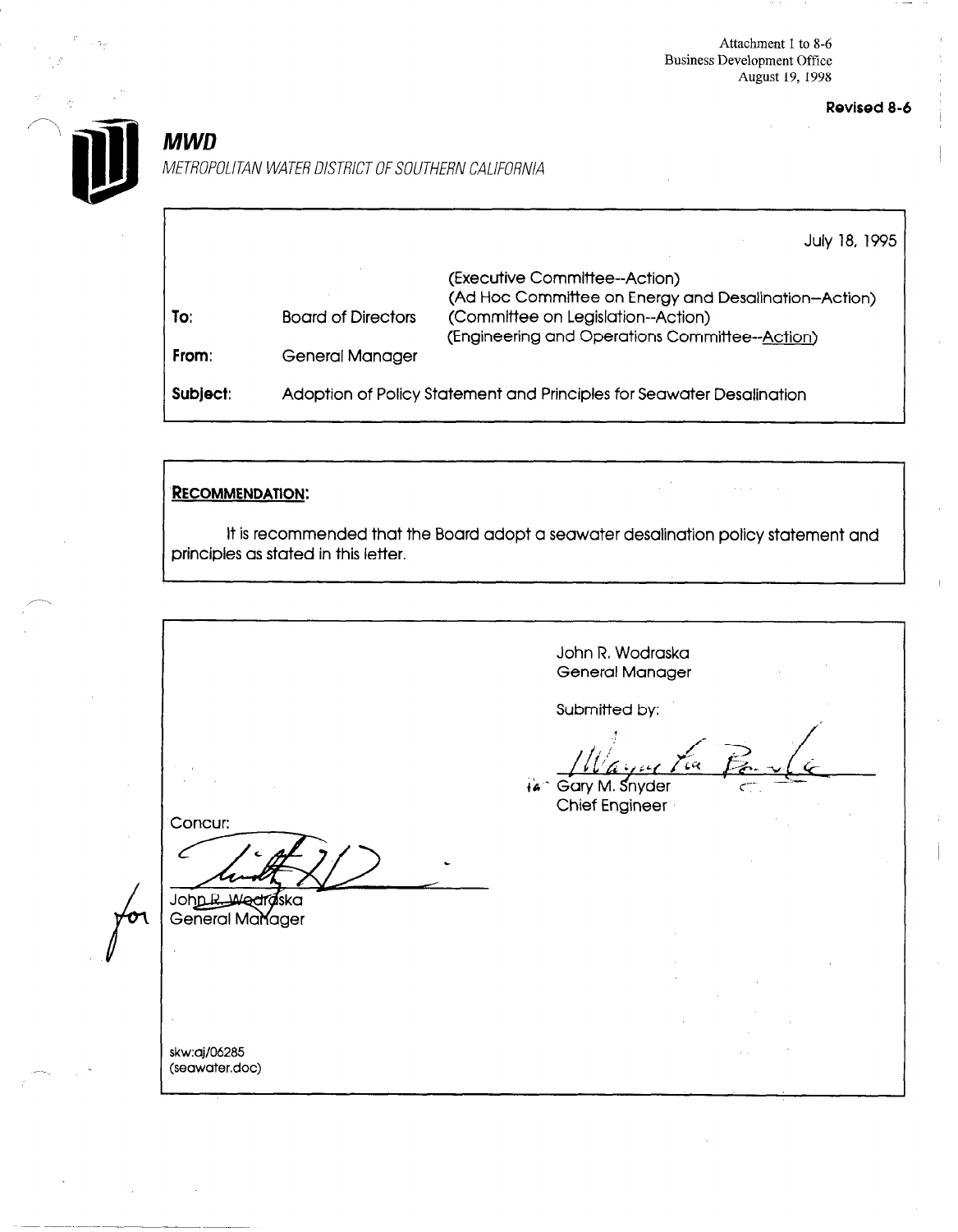#### SUMMARY:

A Board policy is needed to guide the staff's work on seawater desalination. Metropolitan is Southern California's lead agency in regional water development and may become a significant consumer of desalinated seawater in the next century. In the past, Metropolitan has supported non-controversial legislation pertaining to funding of desalination research and development. In 1990, the Board of Directors authorized the Seawater Desalination Demonstration Project and funds the project as each phase is evaluated. In May 1995, the Board of Directors passed 'A Resolution in Support of Desalination Technology" which was included as part of a research and development grant application to the United States Department of Commerce. Metropolitan wishes to continue to participate with national and international organizations to lead and promote the demonstration of seawater desalination technologies. These activities may be in conjunction with the private or public sectors. Newly proposed projects will be evaluated on a case-by-case basis and presented to the Board of Directors on a continuing basis.

#### **ISSUE**

Metropolitan is Southern California's lead agency in regional water development and may become a significant consumer of desalination water in the next century.

> Should Metropolitan continue to lead and coordinate seawater desalination activities and programs including the pursuit of legislation to fund research and demonstration?

#### **BACKGROUND**

For nearly forty years, Metropolitan and its Member Agencies have explored the viability of desalinating seawater. While more than adequate supplies of seawater are available and reliable, the costs to produce potable water using traditional desalting methods is far more costly than other existing sources.

There is significant world-wide interest for an economically feasible method to produce desalinated seawater. Desalination gained popularity in the 1990's as the public became keenly aware of drought and its environmental impact. In support of this work by both the public and private sectors, members of Congress have introduced legislation to provide research and development funding.

In keeping abreast with the technology in this arena, Metropolitan developed a conceptual design of an enhanced seawater distillation process. And in 1990, Metropolitan's 3oard of Directors authorized the exploration of a new, cost-competitive method of seawater desalination, The Seawater Desalination Demonstration Project. Funding is granted by the Board Df Directors only after each phase of the project is evaluated and reviewed. A special Board Ad Hoc Committee on Energy and Desalination advises and monitors project activity.

The Seawater Desalination Demonstration Project is a three-phase program that includes Dreliminary engineering with a 2,000 gallon-per-day test unit, final design, and development and construction of a 5 million-gallon-per-day (mgd) demonstration plant. Total costs of this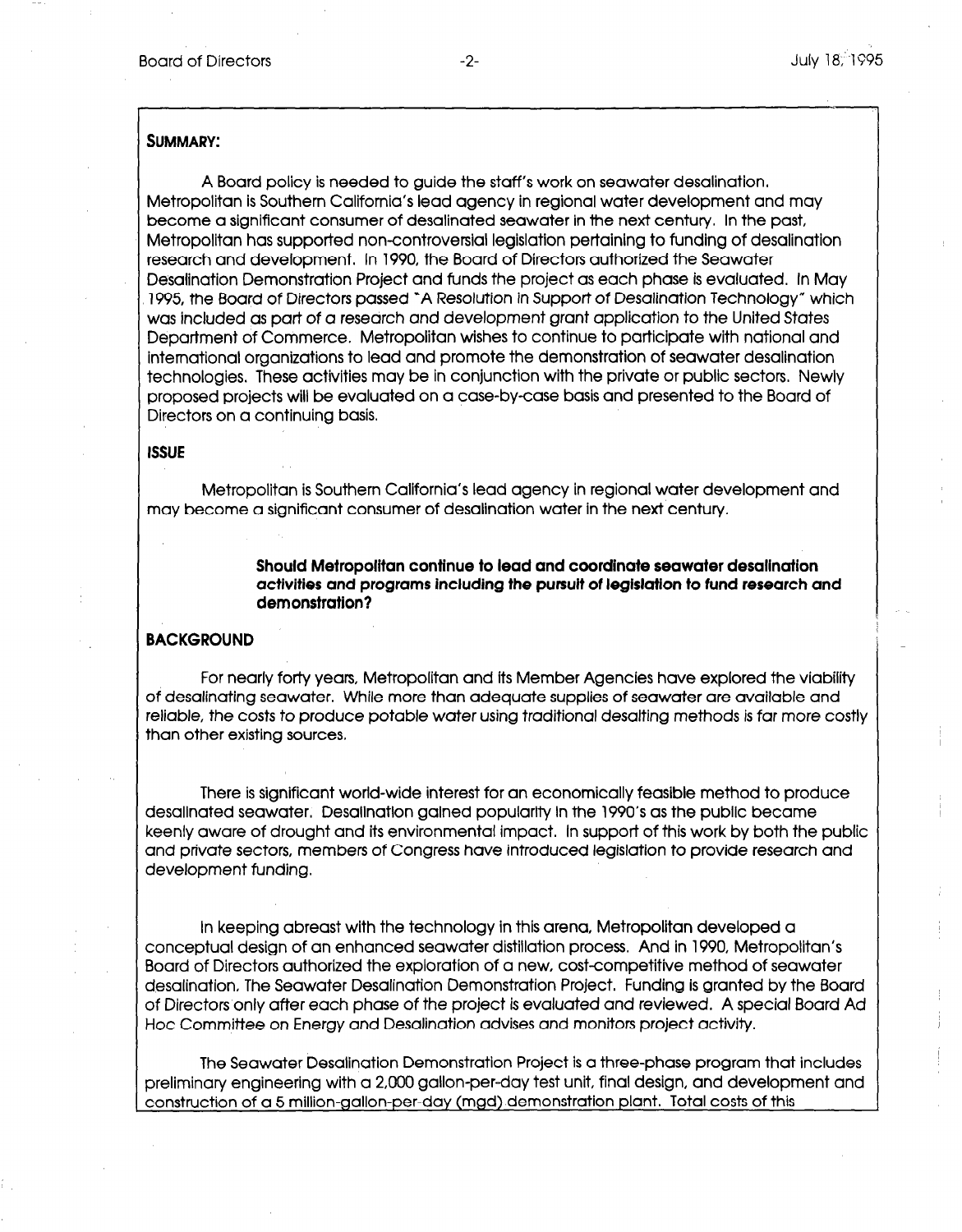multi-year program are estimated at \$35 million, Thus far, Metropolitan has committed \$5 million to finance the costs of the preliminary design of the 5-mgd plant and for the design and construction of the 2,000 gallon-per-day test plant. This will serve as a prototype for a future, fullsize 75 mgd plant.

Last May, Metropolitan pursued opportunities to help defray \$4 million of the remaining design costs of the demonstration plant through the use of research and development grant funds from the United States-Israel Science and Technology Program administered by the Department of Commerce. Metropolitan joined with the Ralph M. Parsons Company and the Israel Desalination Engineering Company in preparing a grant proposal which was submitted May 19.

#### METROPOLITAN POSITIONS

In the past, Metropolitan has supported non-controversial legislation pertaining to funding of desalination research and development technology.

Metropolitan has also encouraged member agencies to develop alternative sources of water through Its Local Projects and Groundwater Recovery Programs and through such programs as the Central Basin Municipal Water District's Long Beach Desalination Project.

In support of Metropolitan's Seawater Desalination Demonstration Project, the Board of Directors adopted a "Resolution in Support of Desalination Technology" at its regularly scheduled meeting May 9, 1995. The adopted resolution states:

Whereas, Metropolitan meets supplemental water demands of 16 million people living in a six-county region of Southern California, is one of the largest water suppliers in the world, and is the lead agency in the region's integrated water resource planning and management efforts that include seawater desalination as a potential local water supply, and

Whereas, Metropolitan may become a significant consumer of desalinated seawater in the next century, it has an incentive to invest in developing cost-competitive technologies, and

Whereas, Metropolitan has analyzed seawater desalination projects throughout the world and has found that the actual costs of currently operating seawater desalination plants and the cost estimates for new seawater desalination plants are not cost-competitive with Southern California's traditional sources of water supplies, and

Whereas, in 1990 Metropolitan authorized the initiation of the Seawater Desalination Demonstration Project and has since committed \$5 million to complete the preliminary design of a large capacity seawater desalination facility that incorporates a new technology and to design, build, and operated a 2,000 gallon-per-day test unit which is currently in operation, and

Whereas, the Preliminary Design Report was completed in 1993, a test unit is now installed and preliminary test responsives completed in 1990, cliest of product charge community restrictive drinking